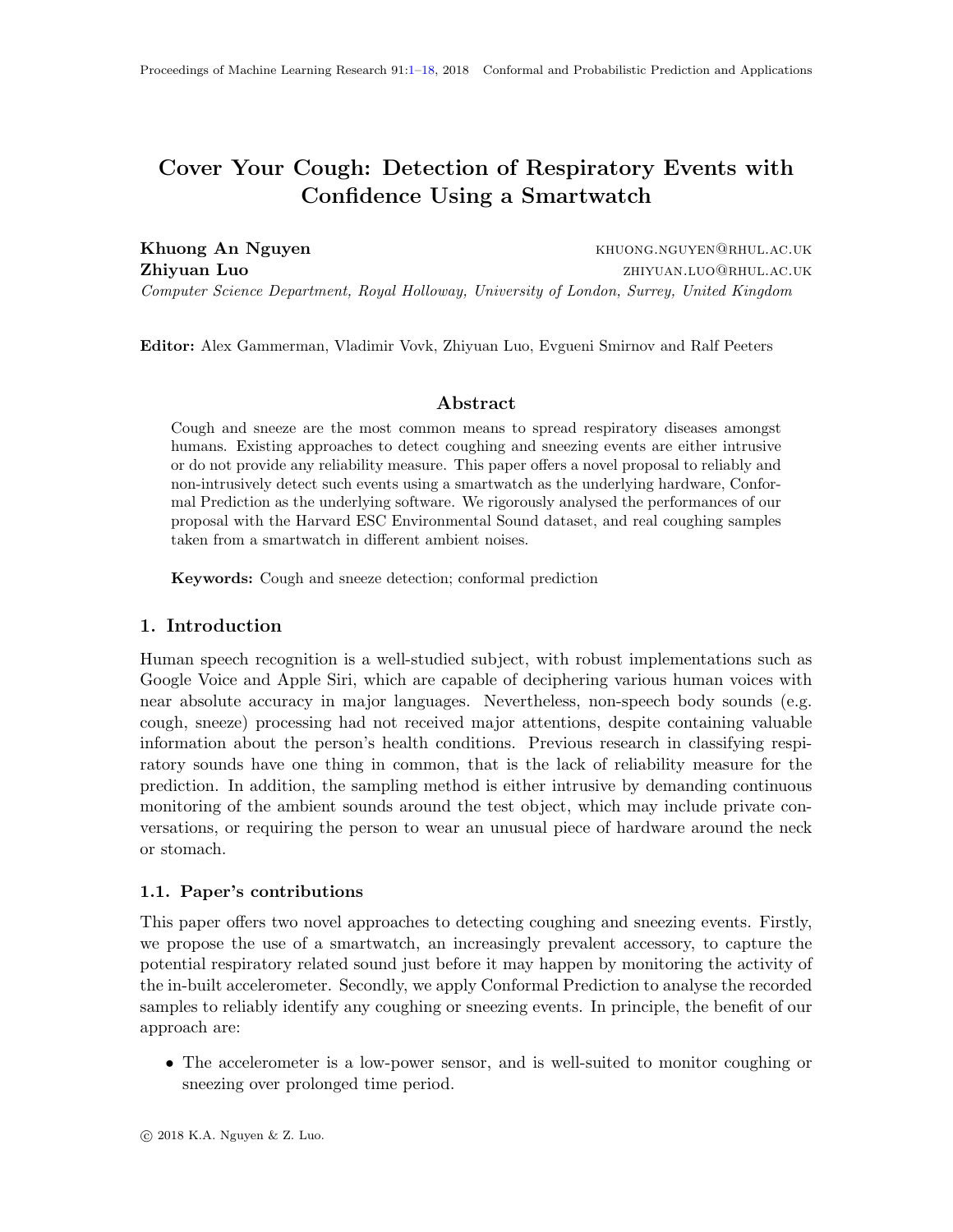- No continuous auditory recording is needed, which is well-known for being intrusive. The recording is triggered just before a potential coughing or sneezing event.
- Audio samples are captured in small segments, hence, reducing the chance of being polluted by ambient noises, and avoiding the need to isolate the coughing event from a long recording.
- The smartwatch is becoming a daily accessory for mainstream users.
- A confidence level is associated to each test sample, giving more information than just a simple yes/no detection in traditional approaches.

# 2. Recording potential coughing and sneezing events with a smartwatch

Previous coughs and sneezes detection techniques mostly fall into two categories. The first one is based on auditory recordings, by continuously monitoring the sound around a test object. These recordings are later screened by a trained expert or an algorithm to spot any coughing or sneezing events. The challenge is that the ambient noises may pollute the recording. Additionally, this approach is intrusive in the sense that all sound events, including conversations are recorded.

The second category is based on the sensor's signals. For instance, electrodes are placed on the abdominal muscles to detect any elevated expiratory pressure generated to make a cough or sneeze. This approach is inherently less intrusive than the first one, and is arguably more accurate, at the expense of the hassle of having to wear a sensor on the human body, and the effort to maintain such hardware.

<span id="page-1-0"></span>

 $(a)$  The decision process to trigger the auditory recording  $(b)$  The Android watch app with a smartwatch. we developed to moni-

<span id="page-1-1"></span>tor the accelerometer.

Figure 1: Our proposed auditory recording process on the smartwatch.

The approach in this paper is a hybrid one, combining both sound recording and sensor signals. We use a smartwatch to record the ambient sound around the user, only if a swift hand movement is detected. Our assumption is that the user should quickly cover her mouth before coughing or sneezing, which serves as a trigger to start the auditory recording.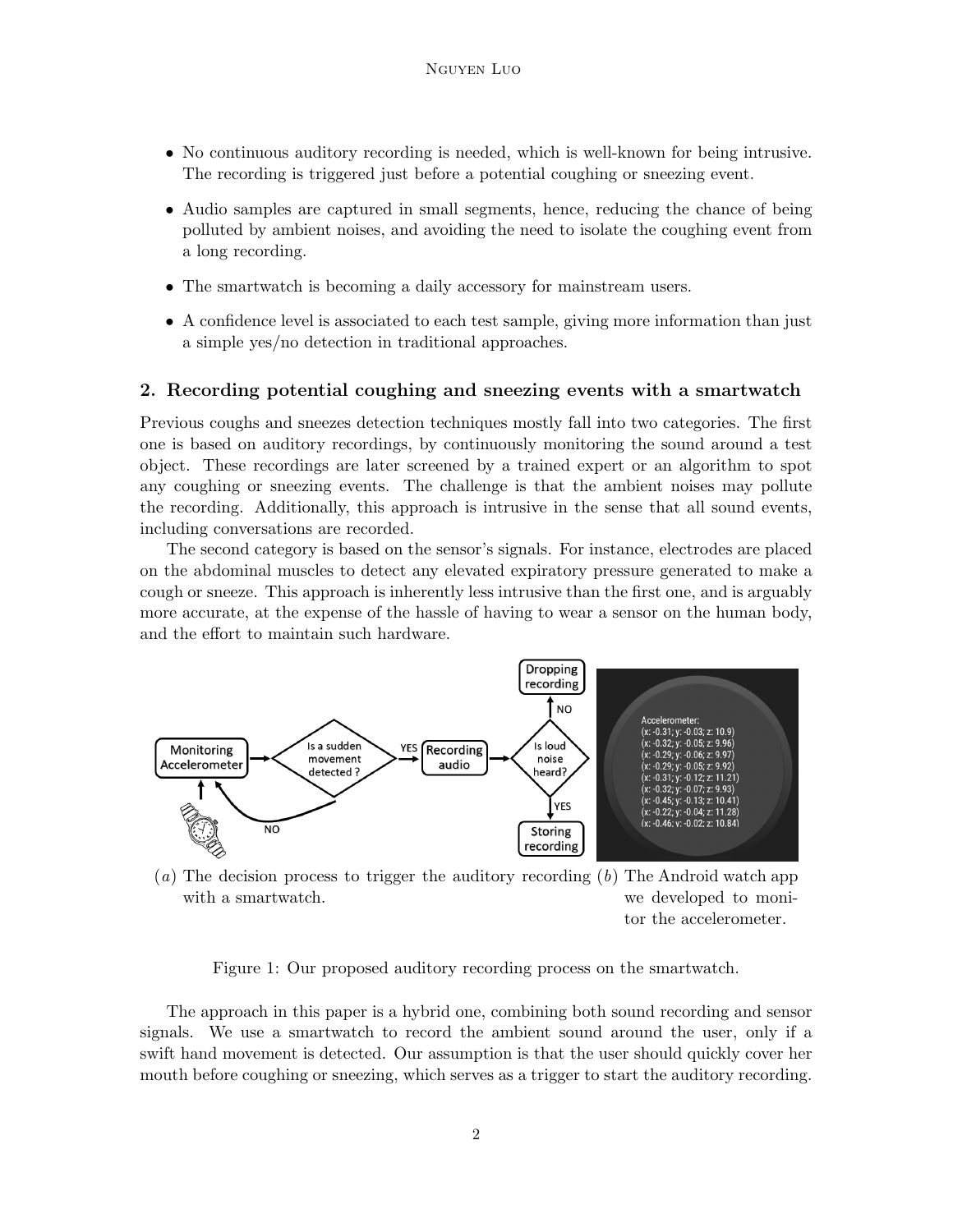Although it may be more beneficial to train a model to detect this 'hand-covering-mouth' gesture, using an accelerometer dataset, we decided to simply initiate the recording after a fast hand movement for simplicity. The whole decision process is summarised in Figure  $1(a)$  $1(a)$ . This process is executed by an Android app that we developed which runs on the watch to monitor the accelerometer and captures the ambient sounds (see Figure  $1(b)$  $1(b)$ ). These recordings are kept locally on the watch and will later be transferred to a PC for analysis.

Nevertheless, the caveat is that the user may also move their hands quickly to perform other daily routines (e.g. picking up an item) which unwittingly triggers the recording process too. Thus, in the next section, we will explain our approach using machine learning to classify the correct respiratory events.

# 3. Classifying coughs and sneezes from auditory recordings with confidence machine learning

Our task can be formulated as: given a training database of labelled auditory recordings including coughing and sneezing samples, and a new un-labelled recording, we need to identify if a cough or a sneeze happens within this new recording. Because of the finite nature of the label set, this is a classification problem. Note that as we are only interested in knowing whether the test sample contains a cough, a sneeze or none, this problem may be viewed as a trinary classification, or binary classification if we group cough and sneeze into one class.

In principle, the challenges for our problem are:

- The characteristics of the test sample may differ from that of the training ones. While we can control the auditory training examples so that they have uniform length, the test sample may have various lengths or different recording conditions, which are beyond our control.
- The auditory recording may carry more than just the main sound event. Emotional tone, acoustical noise, speaking rate are just a few potential factors that may pollute or obfuscate the main content of a recording. It is interesting to note that a person can never speak the same word in exactly the same vocal tone twice. [\(Sodnik](#page-17-1) and Tomažič, [2015\)](#page-17-1)

To tackle these challenges, we first extract the relevant auditory features from the recordings using Mel Frequency Coefficient, Chroma Feature Analysis, and Zero Crossing Rate. Then, we apply Dynamic Time Warping which stretches or compresses the audio sequences for matching. Finally, while previous classification-based methods simply stated yes or no, we will apply Conformal Prediction to provide a confident prediction for each test sample. The work-flow of our approach is depicted in Figure [2](#page-3-0) and will be explained in detail in the next sections.

## 3.1. Extracting features from an auditory recording

The first step before training or predicting coughing samples is to extract the meaningful features from the recording. In principle, we want to identify the main acoustic components that are relevant to a coughing or sneezing event, and avoid irrelevant bits (e.g. ambient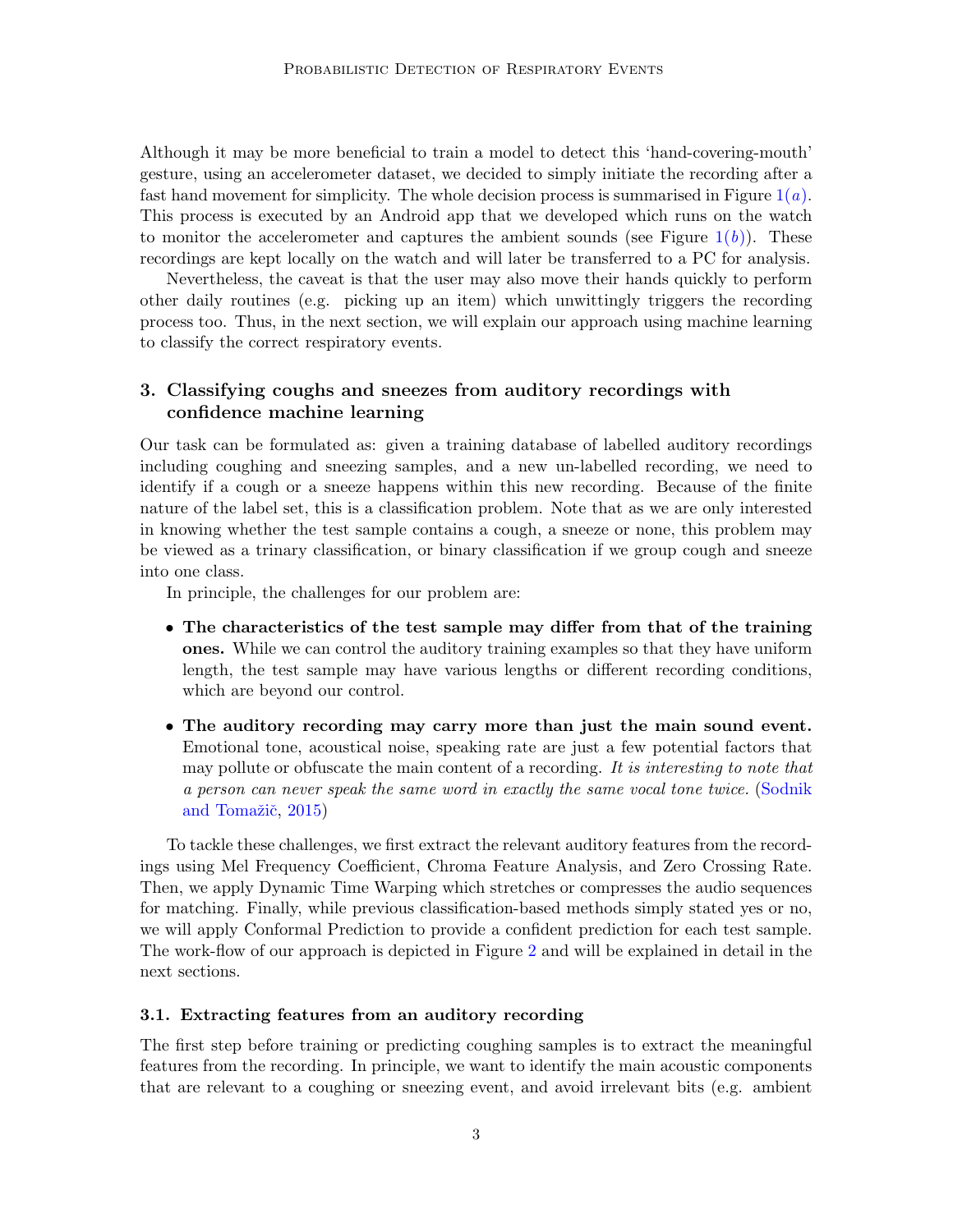## Nguyen Luo



<span id="page-3-0"></span>Figure 2: The workflow of our machine learning based sound event classification process.

noises). Additionally, this step will generate the same number of features for each training example, although the original recordings may have different lengths. For these purposes, we employed three different feature extracting techniques.

The first one is Mel Frequency Cepstral Coefficient (MFCC), which is a popular linguistic technique to extract the power spectrum of the recording [\(Mermelstein,](#page-16-0) [1976;](#page-16-0) [Muda et al.,](#page-16-1) [2010\)](#page-16-1). In short, MFCC mimics human speech production and perception (i.e. the vocal shape of the tongue and teeth that determines how the sound is produced) and tries to eliminate other speaker dependent features embedded within the recording (e.g. the tone of speech).

The second one is Chroma Feature Analysis (CFA), which was inspired by music notes (Müller [and Ewert,](#page-16-2) [2011\)](#page-16-2). In short, it projects the entire recording onto 12 bins corresponding to 12 distinct pitch classes. The reason is that music notes that are one octave apart are considered as similar, although their tones are different. CFA is useful in capturing the harmonic and melodic features of the recording, regardless of the type of instruments and timbre.

The third one is Zero Crossing Rate (ZCR), which observes if the audio signal is composed of high frequency contents [\(Saunders,](#page-16-3) [1996\)](#page-16-3). ZCR is particularly useful to detect human conversations within a recording.

In summary, we chose the above three techniques in such a way that they complement each other in providing their own features to accurately describe an event within an auditory recording. Each technique is capable of extracting their own unique set of features from a given auditory recording, and will later be used to train our classification model. Figure [3](#page-4-0) demonstrates an example of the features extracted from a coughing and a sneezing recording.

#### 3.2. Matching features with Dynamic Time Warping

Given a set of features extracted from a new auditory sample, we need a means to compare this sample to other examples in our training dataset. While the previous step was tasked with extracting the relevant acoustic machine learning related information from a noisy recording, this step will deal with the mis-alignment of the recordings (e.g. a cough may be swift or spread out for several seconds). For this purpose, we employed Dynamic Time Warping (DTW) [\(Rabiner and Juang,](#page-16-4) [1993;](#page-16-4) Müller, [2007\)](#page-16-5).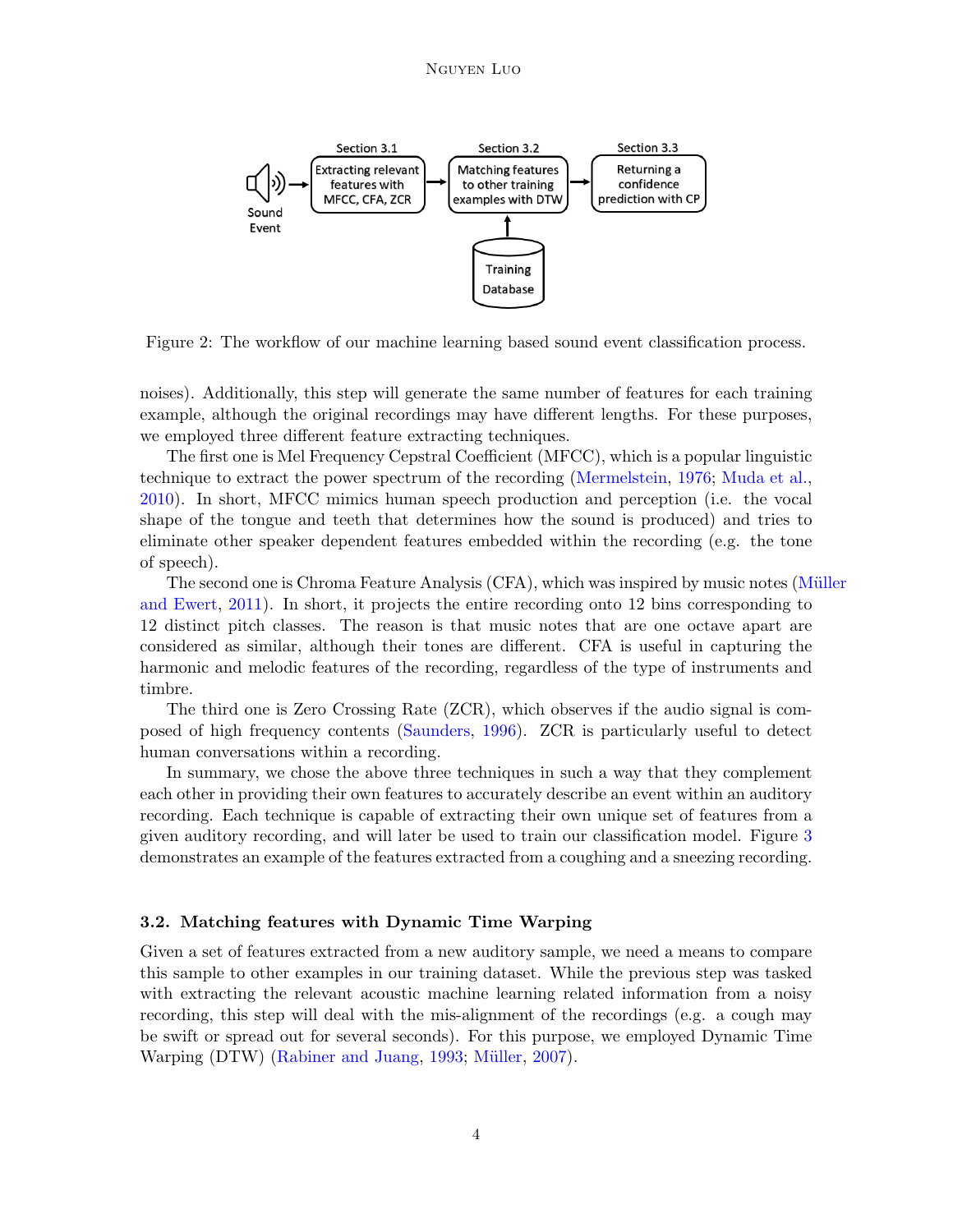

MFCC sneezing features. CFA sneezing bins. sneezing feature.

<span id="page-4-0"></span>Figure 3: The visualisations of the coughing and sneezing events, perceived by human and machine. The waveforms and spectrograms are normally used by trained experts to spot the events, whereas the MFCC, CFA and ZCR diagrams are used by machine learning algorithms to classify the events.

The foremost benefit of DTW is that it can stretch the shorter recording to match the longer one, which is essential for our purpose because of different lengths of the auditory recordings. Secondly, DTW can match mis-aligned sequences, caused by various speak rates, by looking for the optimal warping path between them, whereas other distance-based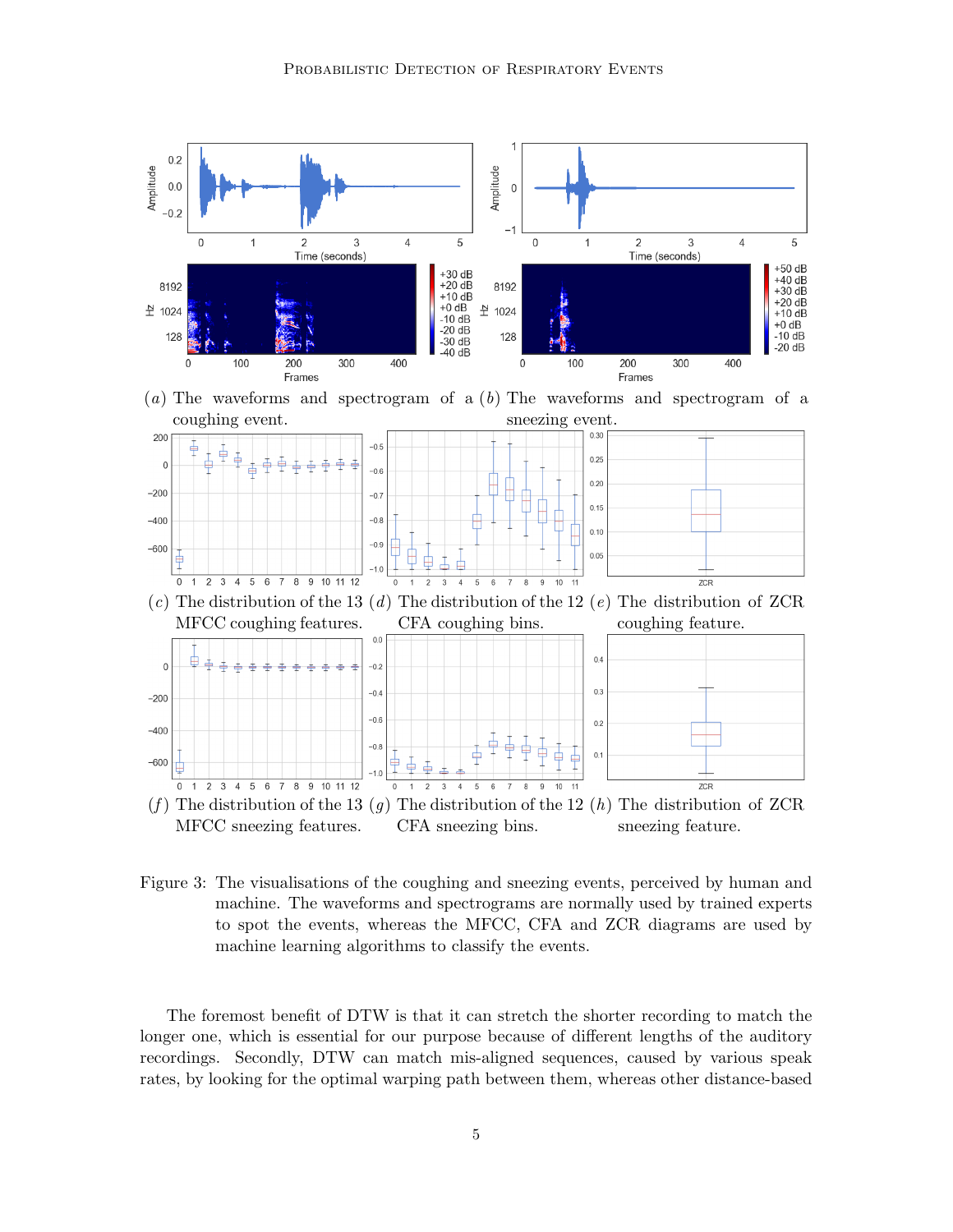metrics such as Euclidean or Manhattan simply align the  $i^{th}$  point on the first sequence to another  $i^{th}$  point on the second sequence.

Without loss of generality, given two recordings  $A = (a_1, \ldots, a_m)$  and  $B = (b_1, \ldots, b_n)$ , where m and n are the length of the sequences,  $a_i$  and  $b_i$  ( $1 \leq i \leq (m, n)$ ) is a vector representing the features along the time series, DTW tries to find the optimal warped path

of length  $k : (p_1, q_1), \ldots, (p_k, q_k)$  that minimises  $\sum^k$  $i=1$  $|A(p_i) - B(q_i)|.$ 

DTW first constructs an m-by-n matrix  $M$ , where  $M[i, j]$  is the distance between  $a_i$ and  $b_i$ . The final distance  $M[m, n]$  represents the optimal distance between the two time series, which can be calculated recursively as follows.

$$
M[i,j] = |a(i) - b(j)| + min \begin{cases} \mathbf{M[i-1,j]} \\ \mathbf{M[i-1,j-1]} \\ \mathbf{M[i,j-1]} \end{cases}
$$
 (1)

with  $i = 1 : m$  and  $j = 1 : n$ , and  $M[1, 1] = |a(1) - b(1)|$ .

There are two ways we may implement DTW for machine learning classification. The first one is by treating DTW as a distance metric for k-Nearest Neighbours to find the closest training examples to the test sample, which is similar to how the Euclidean distance, Manhattan distance are normally used. The second way is to implement DTW as an SVM kernel [\(Martin et al.,](#page-16-6) [2016;](#page-16-6) [Gudmundsson et al.,](#page-16-7) [2008\)](#page-16-7). A simple DTW-based kernel may be defined as  $K(x, z) = DTW(x, z)$ . It is worth mentioning that in our case, the training examples have equal number of features, which leads to higher chance of convergence, although the nature of DTW is positive definite and symmetric.

In the next section, we will explain how to incorporate Conformal Prediction into DTW to produce a confidence level for each prediction.

#### 3.3. Providing the confidence level with Conformal Prediction

Intuitively, the concept of classification Conformal Prediction (CP) is testing all possible labels for a new sample, to observe how well it fits into the whole training dataset. In order to quantify the level of difference (or similarity) between each training example and the rest, a non-conformity function (which can be designed in any way we prefer) is applied to calculate a non-conformity score. In this paper, we will implement three underlying algorithms with CP, namely SVM with different kernels, k-Nearest Neighbours, and Random Forest. Based on this score, we can work out the p-value of each label as follows, which indicates the order statistics of the non-conformity score of the test object in the distribution of non-conformity scores defined by the new sample and the training examples [\(Vovk et al.,](#page-17-2) [2005;](#page-17-2) [Shafer and](#page-17-3) [Vovk,](#page-17-3) [2008\)](#page-17-3).

$$
p(L) = \frac{\#|\{j=1,\ldots,M+1:\alpha_j(L)\geq \alpha_{M+1}(L)\}|}{M+1} \tag{2}
$$

with  $M$  is the size of the training set, and  $L$  is the label.

The higher the p-value is, the better it indicates that the assumed label  $L$  helps the new sample  $T_{M+1}$  fit into the training dataset. In opposite, the lower the p-value is, which means  $\alpha_{M+1}$  is much bigger than the majority of  $\alpha_i$ , the stronger the indication is that the assumed label L makes this new sample an outlier.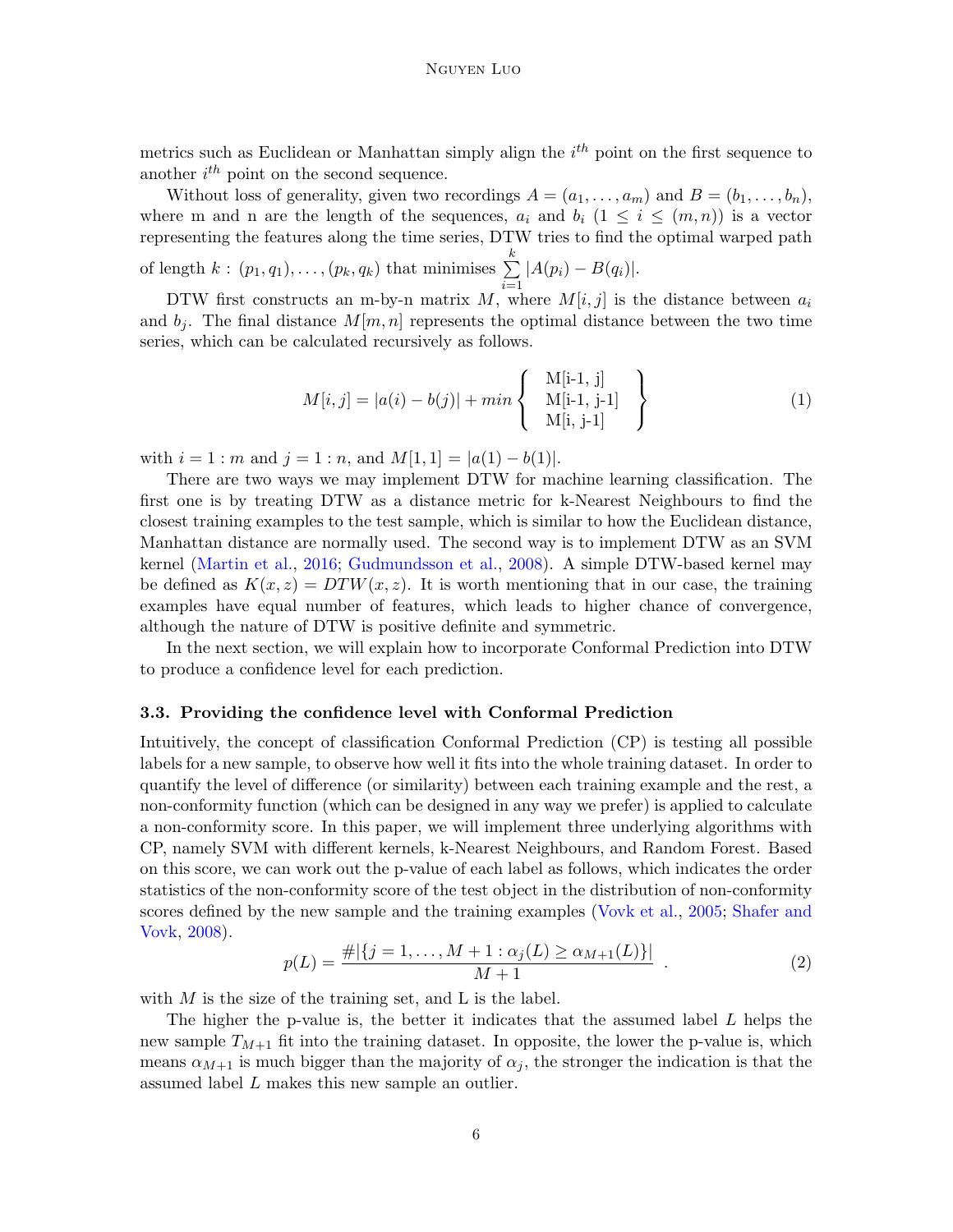Finally, if the user requires a single prediction, the label with the largest p-value is chosen as the predicted label. If the user prefers a prediction set, a confidence level  $(1 - \epsilon)$ within  $0\%$  and  $100\%$ , where  $\epsilon$  is the significance level, is required. The labels with p-value greater than  $\epsilon$  are included in the prediction set  $\Gamma^{\epsilon}$ .

$$
\Gamma^{\epsilon}(T_1,\ldots,T_{M+1}) = \{L|p(L) > \epsilon\} \tag{3}
$$

The version of CP used in this paper is a variant called Inductive CP (ICP), that is intended for handling large datasets, such as the one used in this paper. ICP splits the training examples into two roughly equal sets - a 'proper training set' and a 'calibration set'. The training examples are randomly picked for each set to ascertain that all classes are well-represented in both sets.

In the first step, we may employ our preferred learning algorithm (e.g. SVM, k-Nearest Neighbours) to train a model M using the proper training set. In the second step, we calculate the non-conformity score  $\alpha$  for each example in the calibration set. Finally, given a new sample, we go through all possible labels, and calculate its  $\alpha$  in the same way as the previous step, as well as its p-value.

Clearly, the advantage of ICP is we need not re-calculating the non-conformity score  $\alpha$ for the whole training set, for each possible label. The training model used to predict the label for the new sample stays the same.

## 4. Empirical results

Having outlined the theoretical discussions, we are now in a good position to present the results of our approach, executed on real-life datasets.

#### 4.1. The datasets

To train our classification model, we used the ESC Dataset for Environmental Sound Classification, released in 2015. It was one of the recent large-scale audio datasets, with over 2,000 training examples, covering 50 classes of real-life sound events. Each sample is rigorously examined and hand-labelled for correctness. This dataset is available publicly on Harvard Dataverse<sup>[1](#page-6-0)</sup>. For visualisation purpose, we employed t-distributed Stochastic Neighbor Embedding, a popular tool to inspect the structure of high-dimensional data (see Figure [4\)](#page-7-0).

To test our model, we independently record 40 coughing test samples on our Huawei W1 smartwatch in different ambient noise environments. We sampled another 40 sneezing recordings from Freesound.org. Note that the test recordings were deliberately sampled with different lengths to make the classification process more challenging. A summary of both datasets is presented in Table [1.](#page-7-1)

#### 4.2. Evaluation criteria

To evaluate the overall efficiency of our approach, we will adapt four criteria, namely the precision, the recall, the accuracy, and the  $F_1$  score. Their information is detailed in Ta-

<span id="page-6-0"></span><sup>1.</sup> https://dataverse.harvard.edu/dataset.xhtml?persistentId=doi:10.7910/DVN/YDEPUT - last accessed in March 2018.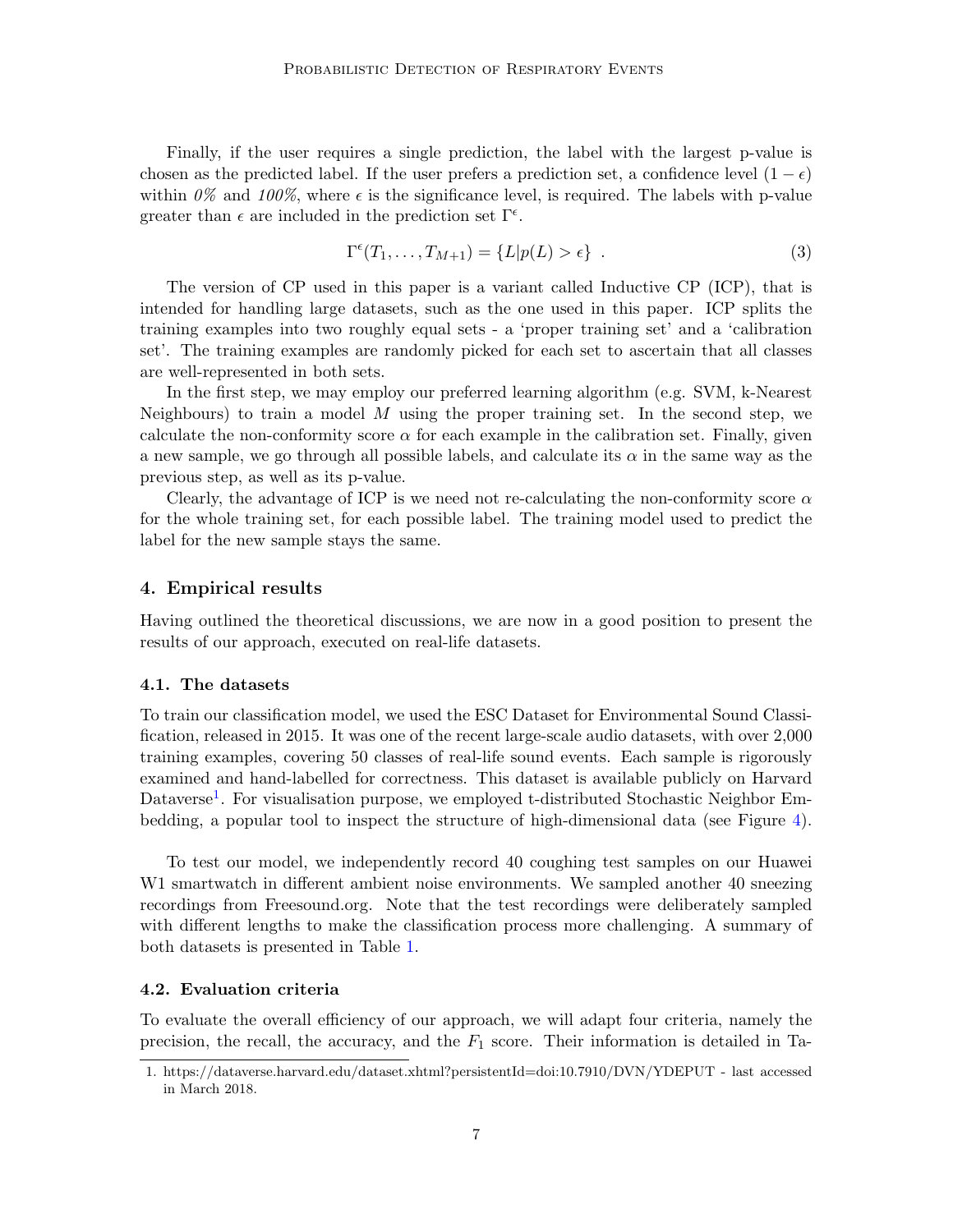

 $(a)$  The 2D distribution of the 5 higher cat-  $(b)$  However, the coughing and sneezing egories, showed certain overlapped areas amongst different categories which makes the classification challenging. classes are fairly concentrated.

<span id="page-7-0"></span>Figure 4: The visualisation of the whole ESC dataset with t-SNE.

<span id="page-7-1"></span>Table 1: Summary of the datasets. The Smartwatch set contains only the coughing and sneezing samples and will mainly be used for testing the classification model trained by the ESC dataset.

|                     | ESC set       | Smartwatch set             |
|---------------------|---------------|----------------------------|
| Samples             | 2,000         | 80                         |
| Length of sample    | 5 seconds     | 5-10 seconds               |
| Classes             | 50            | $\overline{2}$             |
| Samples per class   | 40            | 40                         |
| Features            | 26            | 26                         |
| Recording source    | Freesound.org | Smartwatch & Freesound.org |
| Recording frequency | 44.1 kHz      | $44.1$ kHz                 |

ble [2.](#page-8-0) In the interest of evaluating the performance of CP, we also examine four additional information, for any given confidence level.

• Emptiness: how many test samples were returned empty (i.e. CP with the chosen underlying algorithm rejects all potential labels). This often happens when the given confidence level is low.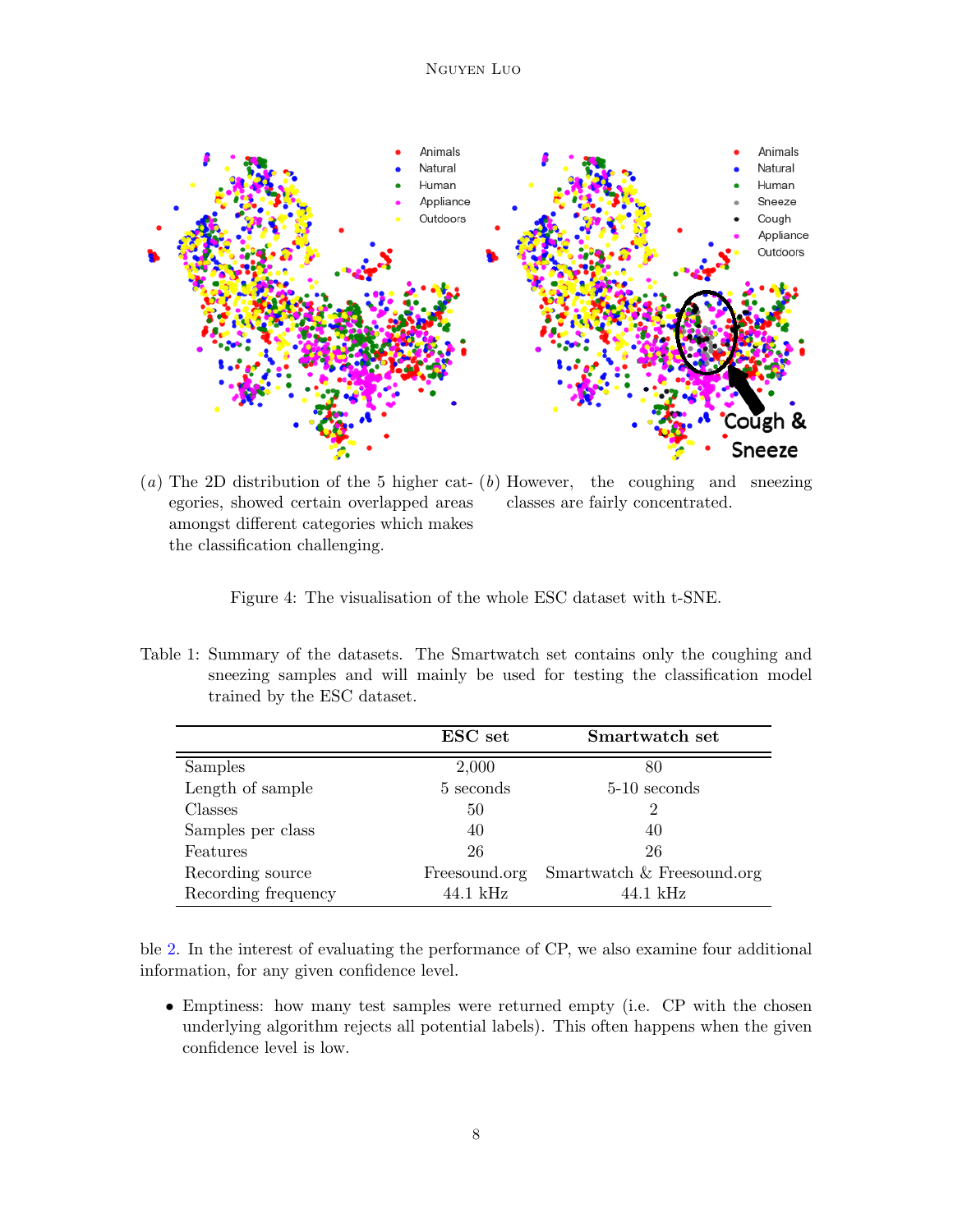- Uncertainty: how many test samples contain more than one prediction. Ideally, we prefer as few predictions as possible (tight prediction region), while maintaining a high confidence level.
- Validity: after a certain number of test samples, are the overall predictions still valid ? (i.e. the number of times CP does not produce a prediction that contains the correct prediction should not exceed the specified significance level).

|                                                                                       | Formula                                          | Explanation                                                                             |  |  |  |  |
|---------------------------------------------------------------------------------------|--------------------------------------------------|-----------------------------------------------------------------------------------------|--|--|--|--|
| Precision                                                                             | $\#TP$<br>$\#TP + \#FP$                          | the fraction of correctly positive<br>predictions to the total positive<br>predictions. |  |  |  |  |
| Recall                                                                                | $\#TP$<br>$\#TP + \#FN$                          | the fraction of correct predictions<br>to the actual positive predictions.              |  |  |  |  |
| Accuracy                                                                              | $\#TN + \#TP$<br>$\#TN + \#TP + \#FN + \#FP$     | the fraction of test samples<br>correctly predicted.                                    |  |  |  |  |
| $F_1$ score                                                                           | $2 * Recall * Precision$<br>$Recall + Precision$ | this is a weighted average of the<br>above precision and recall values.                 |  |  |  |  |
| Note: $TP = True$ Positive, $TN = True$ Negative, $FP = False$ Positive, $FN = False$ |                                                  |                                                                                         |  |  |  |  |

<span id="page-8-0"></span>Table 2: The criteria used to evaluate the overall performance of each baseline algorithm. We will mostly focus on the Accuracy and the  $F_1$  score as they represent a balance between Precision and Recall.

It is worth reminding that our purpose is to provide reliable predictions in the form of confidence levels and to ensure that they remain valid, rather than to improve the usual predictions by non-CP algorithms.

#### 4.3. Baseline performances with DTW

Firstly, we will train our classification model on the ESC dataset, and perform 5-fold crossvalidation and grid-search with  $k = \{1, 3, 5, 10\}$ , gamma =  $\{0.1, 0.2, 0.5\}$ ,  $C = \{1, 5, 10\}$  to optimise its parameters and obtain some baseline results, before incorporating CP to get the confidence level. Figure [5](#page-9-0) presents the mean accuracy of k-NN, Random Forest, and SVM with and without DTW under different parameters.

Our first impression was that, unfortunately, the impact of DTW was little, where 10-NN with DTW as the distance metric performed similarly to 10-NN with Euclidean metric at about 28% accuracy. The highest result belonged to SVM with DTW kernel at 42.2%, although SVM with a Linear kernel was just slightly below at 41.6%. The F1 score plot shows rather mixed results, where 10-NN excelled in certain classes and SVM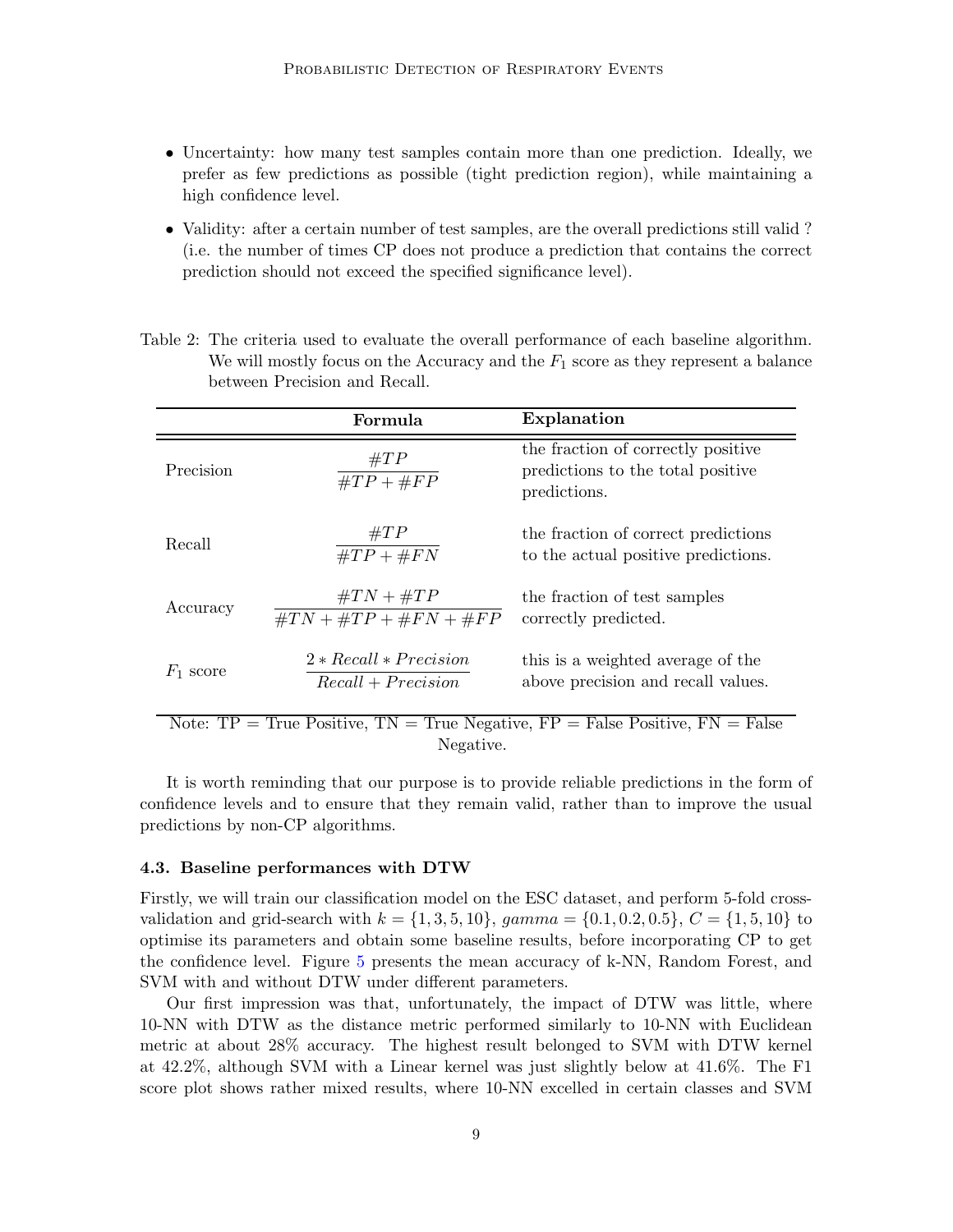

<span id="page-9-0"></span>Figure 5: The mean accuracy of k-NN, SVM, and Random Forest, averaged over 5-fold cross-validation. SVM with DTW kernel achieved the best overall accuracy at 42.2%, however, SVM with a Linear kernel is just slightly behind at 41.6%.



<span id="page-9-1"></span>Figure 6: The F1 score plot of Random Forest, 10-NN-DTW, and SVM-DTW. The result was rather mixed with SVM-DTW excelled in some classes while Random Forest did in the others.

did in others (see Figure [6\)](#page-9-1). A probable explanation for these results was that our feature extraction scheme did a great job in extracting the most relevant information from the auditory recording. Plus, all training recordings were exactly 5 second long, which nullifies the impact of DTW. Later on, we will use this training model to examine the a separate test sets with different recording lengths.

To gain a deeper understanding of the classification result on individual classes, we drew a confusion matrix of SVM-DTW for 20 classes, including all respiratory labels (see Figure [3\)](#page-11-0). What is interesting from this result was that although the algorithm achieved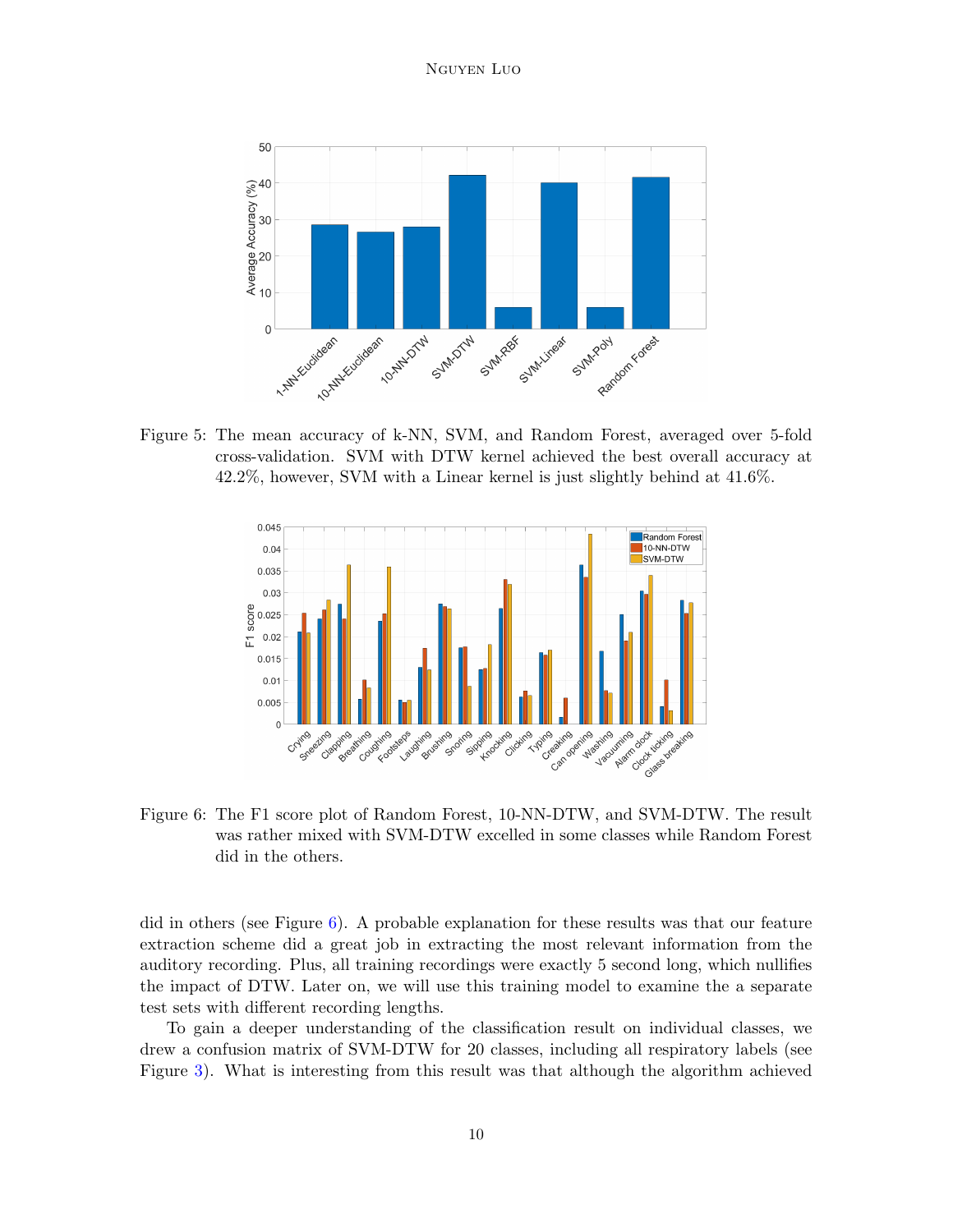the highest classification accuracy within every class (i.e. the diagonal line), with up to 57.5% within the 'Sneezing' class itself for example, the 'Crying' class were classified as 2.5% (in the same Sneezing row), which indicates that some of their training examples may be similar.

#### 4.4. Performance analysis with Conformal Prediction

This section analyses the performance of CP, in particular, ICP on the datasets.

To test ICP on the ESC dataset, we will split the dataset into five random folds. Two of them (800 samples) will be used as a proper training set to train a CP classification model. The other two (800 samples) as a calibration set to calibrate our model, and the remaining fold (400 samples) as the test set. Table 4 demonstrates the performance of ICP with k-NN, SVM, and Random Forest under different settings.

At a quick glance, it seems all algorithms performed impressively with much higher accuracy than the baseline performances earlier without CP. It is worth reminding that while it is true that the predictions returned by CP did include the correct label, it also includes other labels. In fact, when the confidence level was 95%, 1-NN with CP returned almost every single labels. Hence the 'uncertainty' level was reported as a high percentage too. Interestingly, 10-NN-DTW, SVM-DTW with CP did mange a few single predictions at the same 95% confidence level. This is also a major improvement from CP, that is the ability to return a set of predictions, rather than the usual single prediction from other algorithms. Ideally, we would like to achieve a high accuracy, but low uncertainty.

To have a deeper insight into the impact of the underlying algorithms on CP, we plot the histogram of the p-values of the correct label for all test samples. The figures display a near uniformly distributed trend for the p-values of the correct labels, whereas the opposite figure for the p-values of the wrong labels shows a half normal distribution trend with the majority of p-values concentrated around 0 (see Figure [7\)](#page-13-0). This trend was expected and was important to maintain the validity of CP, as we will examine later on.

To inspect the validity of ICP, we have a closer look at the error rate across 100 confidence levels from 0% to 100%, averaged over 5 runs on 400 test samples (see Figure [8\)](#page-14-0). The results indicated that ICP produced valid predictions for all confidence levels, subject to statistical fluctuations.

Now, to examine the performance of our approach on the smartwatch test set to observe how well our proposed system detects cough and sneeze events in challenging real life conditions, we will use the whole ESC dataset to train and calibrate a classification model, which will then be used to predict the test samples in the smartwatch set. Firstly, we will split the ESC dataset into two equal halves, one half as a proper training set used to train an ICP classification model, and the other half as a calibration set used to calibrate our model.

Our first impression was that since our training examples and test samples did not come from the same distribution, the independent and identically distributed (i.i.d) condition was violated, which was expressed by a much higher error rate in the results (see Table 5). Nevertheless, the advantage of DTW was noted with higher accuracy and lower error rate for 10-NN-DTW at 95% confidence, and lower uncertainly for SVM-DTW at 90% confidence.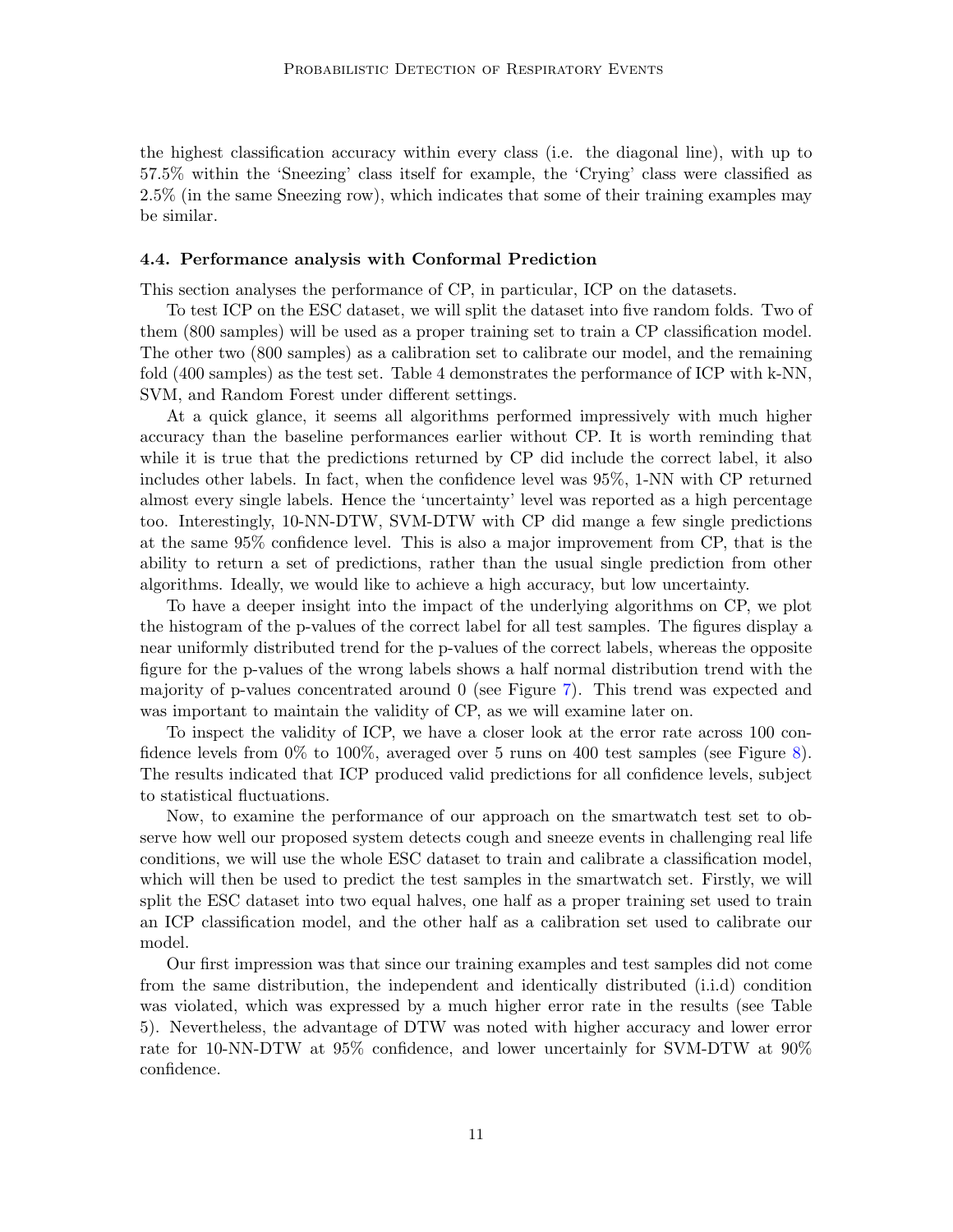<span id="page-11-0"></span>

| breaking<br>Glass | Clock tick                                   | Clock alarm                                  | leaner<br>/acuum              | Washing<br>nachine                                     | Can opening                                  | Door creaks | guid<br>Vi<br>Keyboard                                                                                                                | Mouse click                                                                                                                                                                                                                                                                                                                 | Snoring<br>Drinking<br>Door knock |                                                                | teeth                                                                                                                                                                                                                                                                                                         | $\begin{array}{c} \text{Laugning} \\ \text{Brushing} \end{array}$                   | Footsteps | Coughing | Breathing | Clapping | Sneezing | Crying baby |              |                  |
|-------------------|----------------------------------------------|----------------------------------------------|-------------------------------|--------------------------------------------------------|----------------------------------------------|-------------|---------------------------------------------------------------------------------------------------------------------------------------|-----------------------------------------------------------------------------------------------------------------------------------------------------------------------------------------------------------------------------------------------------------------------------------------------------------------------------|-----------------------------------|----------------------------------------------------------------|---------------------------------------------------------------------------------------------------------------------------------------------------------------------------------------------------------------------------------------------------------------------------------------------------------------|-------------------------------------------------------------------------------------|-----------|----------|-----------|----------|----------|-------------|--------------|------------------|
| $0.0\%$           |                                              | 7.5%<br>5.0%                                 | $0.0\%$                       | $0.0\%$                                                | 25%<br>0.0%                                  |             | $0.0\%$                                                                                                                               |                                                                                                                                                                                                                                                                                                                             |                                   | 28888                                                          | 5<br>9 5 5 6 6 6 6 6 7<br>8 8 8 8 8 8 8 8 8                                                                                                                                                                                                                                                                   |                                                                                     |           |          |           |          |          |             | $C_{L}$      |                  |
| $7.5\%$           | 0.0%<br>0.0%                                 |                                              | $0.0\%$                       | $0.0\%$                                                | $\substack{2.5\% \\ 2.5\%}$                  |             | $0.0\%$                                                                                                                               | $\begin{array}{l} 0.08 \\ 2.58 \\ 0.09 \\ 0.09 \\ \end{array}$                                                                                                                                                                                                                                                              |                                   |                                                                | $\begin{array}{l} 2.55\%\\ 0.00\%\\ 0.00\%\\ 0.00\%\\ 0.00\%\\ 0.00\% \end{array}$                                                                                                                                                                                                                            |                                                                                     |           |          |           |          |          |             | Sneeze       | allUllgo ulaboo. |
| $0.0\%$           | $0.0\%$                                      |                                              | $2.5\%$                       | $0.0\%$                                                | $^{2.5\%}_{2.0\%}$                           |             | $2.5\%$                                                                                                                               | $\begin{array}{l} 0.06 \\[-4pt] 0.08 \\[-4pt] 0.06 \\[-4pt] 0.06 \\[-4pt] 0.06 \\[-4pt] 0.06 \\[-4pt] 0.08 \\[-4pt] 0.08 \\[-4pt] 0.08 \\[-4pt] 0.08 \\[-4pt] 0.08 \\[-4pt] 0.08 \\[-4pt] 0.08 \\[-4pt] 0.08 \\[-4pt] 0.08 \\[-4pt] 0.08 \\[-4pt] 0.08 \\[-4pt] 0.08 \\[-4pt] 0.08 \\[-4pt] 0.08 \\[-4pt] 0.08 \\[-4pt] 0.$ |                                   |                                                                | $\begin{array}{l} 2.55\%\\ 0.05\%\\ 0.09\%\\ 0.09\%\\ 0.09\%\\ 0.09\%\\ 0.00\% \end{array}$                                                                                                                                                                                                                   |                                                                                     |           |          |           |          |          |             | Clap         |                  |
| $0.0\%$           |                                              | $0.0\%$                                      | $0.0\%$                       | $0.0\%$                                                | $\frac{5.0\%}{0.0\%}$                        |             | 2.5%<br>0.00%<br>0.0%                                                                                                                 |                                                                                                                                                                                                                                                                                                                             |                                   |                                                                |                                                                                                                                                                                                                                                                                                               |                                                                                     |           |          |           |          |          |             | Breath       |                  |
| $0.0\%$           | $0.0\%$<br>5.0%                              |                                              | $0.0\%$                       | $\begin{array}{l} 0.0\% \\ 0.0\% \\ 0.0\% \end{array}$ |                                              |             |                                                                                                                                       |                                                                                                                                                                                                                                                                                                                             |                                   |                                                                |                                                                                                                                                                                                                                                                                                               |                                                                                     |           |          |           |          |          |             | Cough        |                  |
| $260^{\circ}$     |                                              | $\begin{array}{c} 0.0\% \ 5.0\% \end{array}$ | $2.5\%$                       | $0.0\%$                                                | $^{2.0\%}_{\%0.0\%}$                         |             | $5.0\%$                                                                                                                               | 22222<br>55555<br>%%%%                                                                                                                                                                                                                                                                                                      |                                   |                                                                | $\begin{array}{c} 0.0000\\ 0.0000\\ 0.0000\\ 0.0000\\ 0.0000\\ 0.0000\\ 0.0000\\ \end{array}$                                                                                                                                                                                                                 |                                                                                     |           |          |           |          |          |             | Foots        |                  |
| $0.0\%$           | $\frac{0.0\%}{0.0\%}$                        |                                              | $0.0\%$                       | $0.0\%$                                                | $2.5\%$<br>0.0%                              |             | $0.0\%$                                                                                                                               |                                                                                                                                                                                                                                                                                                                             |                                   | $\begin{array}{l} 0.05 \\ 2.58 \\ 5.09 \\ 5.09 \\ \end{array}$ | $\begin{array}{l} 0.008 \\ 0.008 \\ 0.008 \\ 0.008 \\ 0.008 \\ \end{array}$                                                                                                                                                                                                                                   |                                                                                     |           |          |           |          |          |             | Laugh        |                  |
| $0.0\%$           | $0.0\%$<br>2.5%                              |                                              | $0.0\%$                       | $\begin{array}{c} 0.05 \\ 0.05 \\ 0.05 \end{array}$    |                                              |             | $\%0.0$                                                                                                                               | $\begin{array}{l} 0.010 \\ 0.010 \\ 0.000 \\ \end{array}$                                                                                                                                                                                                                                                                   |                                   |                                                                |                                                                                                                                                                                                                                                                                                               |                                                                                     |           |          |           |          |          |             | Brush        |                  |
| $260^{\circ}$     |                                              | 262.5%                                       | $0.0\%$                       | $0.0\%$                                                | $2.5\%$<br>0.0%                              |             |                                                                                                                                       |                                                                                                                                                                                                                                                                                                                             |                                   |                                                                |                                                                                                                                                                                                                                                                                                               |                                                                                     |           |          |           |          |          |             | Snore        |                  |
| $0.0\%$           |                                              | $0.0\%$                                      | $0.0\%$                       | $0.0\%$                                                | $0.0\%$<br>0.0%                              |             | $5.0\%$                                                                                                                               | $\begin{array}{l} 2.59 \\ 2.59 \\ 2.59 \\ 0.09 \\ 0.09 \\ \end{array}$                                                                                                                                                                                                                                                      |                                   |                                                                | $\begin{array}{c} 0.00\%\\ 0.00\%\\ 0.00\%\\ 0.00\%\\ 0.00\%\\ 0.00\% \end{array}$                                                                                                                                                                                                                            |                                                                                     |           |          |           |          |          |             | Drink        |                  |
| $0.0\%$           | $20.0\%$                                     |                                              | $0.0\%$                       | $2.5\%$                                                | $\frac{2.5\%}{2.5\%}$                        |             | $2.5\%$                                                                                                                               |                                                                                                                                                                                                                                                                                                                             |                                   | $\begin{array}{l} 11.08\\ 7.5\%\\ 65.0\%\\ 12.5\% \end{array}$ | $\begin{array}{l} 0.000000\\ 0.000000\\ 0.000000\\ 0.000000\\ 0.00000\\ 0.0000\\ 0.0000\\ 0.0000\\ 0.0000\\ 0.0000\\ 0.0000\\ 0.0000\\ 0.0000\\ 0.0000\\ 0.0000\\ 0.0000\\ 0.0000\\ 0.0000\\ 0.0000\\ 0.0000\\ 0.0000\\ 0.0000\\ 0.0000\\ 0.0000\\ 0.0000\\ 0.0$                                              |                                                                                     |           |          |           |          |          |             | <b>Knock</b> |                  |
| $2.5\%$           | $\begin{array}{c} 2.5\% \ 0.0\% \end{array}$ |                                              | $0.0\%$                       | $0.0\%$                                                | $\frac{80.08}{80.08}$                        |             | $0.0\%$                                                                                                                               |                                                                                                                                                                                                                                                                                                                             |                                   | 2.5<br>0.00<br>7.5<br>7.5 %                                    | $0.0\%$                                                                                                                                                                                                                                                                                                       |                                                                                     |           |          |           |          |          |             | <b>Click</b> |                  |
| $0.0\%$           |                                              | 262.0%                                       | $0.0\%$                       | $0.0\%$                                                | $5.0\%$<br>2.5%                              |             | 37.5%                                                                                                                                 |                                                                                                                                                                                                                                                                                                                             |                                   | $\begin{array}{c} 2.55 \\ 2.55 \\ 2.55 \\ 0.0 \end{array}$     | $2.5\%$                                                                                                                                                                                                                                                                                                       | $\begin{array}{l} 0.008 \\ 0.008 \\ 11.58 \\ 1.1.59 \\ 5.09 \\ 5.09 \\ \end{array}$ |           |          |           |          |          |             | Type         |                  |
| $0.0\%$           | 0%<br>2.5%                                   |                                              | $0.0\%$                       | $0.0\%$                                                | $\begin{array}{c} 2.5\% \ 0.0\% \end{array}$ |             | $\%0.0$                                                                                                                               |                                                                                                                                                                                                                                                                                                                             |                                   |                                                                | $20.0\%$                                                                                                                                                                                                                                                                                                      |                                                                                     |           |          |           |          |          |             | Creak        |                  |
| $22.5\%$          |                                              | $0.0%$<br>$0.0%$                             | %0.0                          | $200\%$                                                |                                              |             | $\begin{array}{l} 0.0\% \\ 2.5\% \\ 82.5\% \end{array}$                                                                               |                                                                                                                                                                                                                                                                                                                             |                                   |                                                                |                                                                                                                                                                                                                                                                                                               |                                                                                     |           |          |           |          |          |             | Open         |                  |
| $\%0.0$           | $\frac{8000}{8000}$                          |                                              | $\%0.0$                       |                                                        |                                              |             |                                                                                                                                       |                                                                                                                                                                                                                                                                                                                             |                                   |                                                                |                                                                                                                                                                                                                                                                                                               |                                                                                     |           |          |           |          |          |             | Wash         |                  |
| $0.0\%$           |                                              | $0.0\%$<br>0.0%                              | $45.0\%$                      |                                                        |                                              |             | $\begin{array}{cccc} 0.000 & 0.000 & 0.000 \\ 0.000 & 0.000 & 0.000 \\ 0.000 & 0.000 & 0.000 \\ 0.000 & 0.000 & 0.000 \\ \end{array}$ |                                                                                                                                                                                                                                                                                                                             |                                   |                                                                | $\begin{array}{l} 0.008 \\ 0.008 \\ 0.008 \\ 0.008 \\ 0.008 \\ 0.008 \\ \end{array}$                                                                                                                                                                                                                          |                                                                                     |           |          |           |          |          |             | Vacuum       |                  |
| $0.0\%$           |                                              | $57.5\%$ $\%$                                | $0.0\%$                       | $0.0\%$<br>0.0%                                        |                                              |             | $0.0\%$                                                                                                                               | $\begin{array}{l} 0.06\% \\ 0.09\% \\ 2.5\% \end{array}$                                                                                                                                                                                                                                                                    |                                   |                                                                | $\begin{array}{l} 2.55 \\ 2.58 \\ 2.69 \\ 2.69 \\ 2.69 \\ 2.69 \\ 2.69 \\ 2.69 \\ 2.69 \\ 2.69 \\ 2.60 \\ 2.60 \\ 2.60 \\ 2.60 \\ 2.60 \\ 2.60 \\ 2.60 \\ 2.60 \\ 2.60 \\ 2.60 \\ 2.60 \\ 2.60 \\ 2.60 \\ 2.60 \\ 2.60 \\ 2.60 \\ 2.60 \\ 2.60 \\ 2.60 \\ 2.60 \\ 2.60 \\ 2.60 \\ 2.60 \\ 2.60 \\ 2.60 \\ 2.$ |                                                                                     |           |          |           |          |          |             | Alarm        |                  |
| $2.5\%$           |                                              | 3.0%<br>%0.0                                 | $0.0\%$                       | $0.0\%$                                                | 9%0.C<br>9%0.C                               |             | $5.0\%$                                                                                                                               |                                                                                                                                                                                                                                                                                                                             |                                   | $28800$<br>$20000$<br>$20000$                                  |                                                                                                                                                                                                                                                                                                               |                                                                                     |           |          |           |          |          |             | Tick         |                  |
| 57.5%             |                                              |                                              | $0.0\%$<br>$2.5\%$<br>$2.5\%$ |                                                        |                                              |             |                                                                                                                                       |                                                                                                                                                                                                                                                                                                                             |                                   |                                                                |                                                                                                                                                                                                                                                                                                               |                                                                                     |           |          |           |          |          |             | <b>Break</b> |                  |
|                   |                                              |                                              |                               |                                                        |                                              |             |                                                                                                                                       |                                                                                                                                                                                                                                                                                                                             |                                   |                                                                |                                                                                                                                                                                                                                                                                                               |                                                                                     |           |          |           |          |          |             |              |                  |

# Nguyen Luo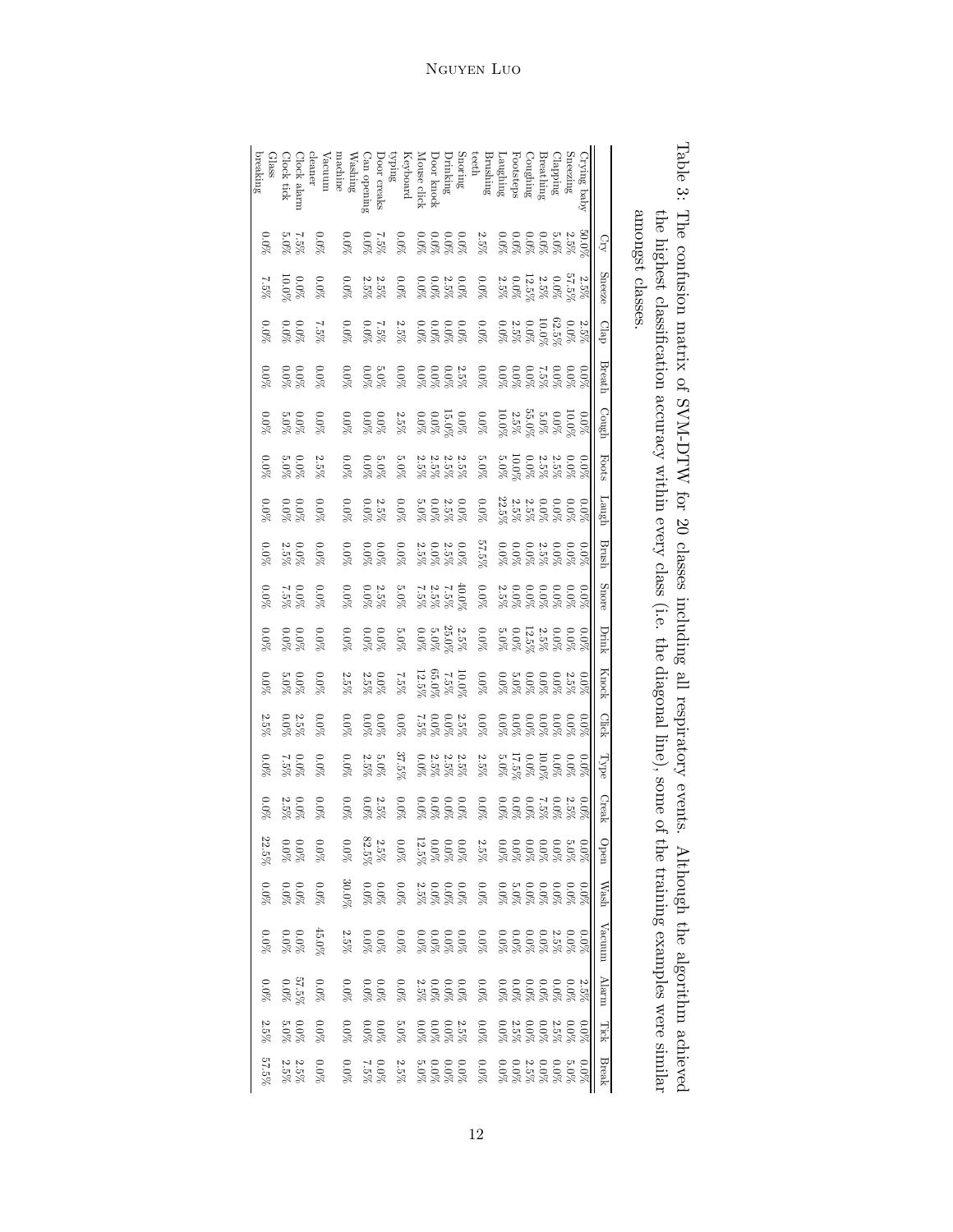Table 4: The performance of ICP on the ESC dataset, averaged over 5 runs, with 400 test samples. Higher accuracy, lower uncertainty, lower error rate are generally desirable. The best results for each criterion are highlighted in bold.

| ( <i>a</i> ) 95\% confidence level, $\epsilon = 0.05$                                                                                 |           |             |                  |            |  |  |  |  |  |  |
|---------------------------------------------------------------------------------------------------------------------------------------|-----------|-------------|------------------|------------|--|--|--|--|--|--|
|                                                                                                                                       | Accuracy  | Uncertainty | <b>Emptiness</b> | Error rate |  |  |  |  |  |  |
| 1-NN-Euclidean                                                                                                                        | $95.25\%$ | $100\%$     | $0\%$            | 4.75%      |  |  |  |  |  |  |
| 10-NN-Euclidean                                                                                                                       | $94\%$    | 99.5%       | $0\%$            | $6\%$      |  |  |  |  |  |  |
| 10-NN-DTW                                                                                                                             | 93.75%    | 98.9%       | $0\%$            | 6.25%      |  |  |  |  |  |  |
| SVM-DTW                                                                                                                               | 95.75%    | 94.3%       | $0\%$            | 4.25%      |  |  |  |  |  |  |
| <b>SVM-RBF</b>                                                                                                                        | 94.25%    | 100\%       | $0\%$            | 5.75%      |  |  |  |  |  |  |
| SVM-Linear                                                                                                                            | 95.5%     | 94.8%       | $0\%$            | $4.5\%$    |  |  |  |  |  |  |
| SVM-Poly                                                                                                                              | $95.5\%$  | 99.2\%      | $0\%$            | $4.5\%$    |  |  |  |  |  |  |
| Random Forest                                                                                                                         | 97.25%    | 98.2%       | $0\%$            | $2.75\%$   |  |  |  |  |  |  |
| (b) 90\% confidence level, $\epsilon = 0.1$                                                                                           |           |             |                  |            |  |  |  |  |  |  |
|                                                                                                                                       | Accuracy  | Uncertainty | <b>Emptiness</b> | Error rate |  |  |  |  |  |  |
| 1-NN-Euclidean                                                                                                                        | $89.25\%$ | 100.0%      | $0\%$            | 10.75%     |  |  |  |  |  |  |
| 10-NN-Euclidean                                                                                                                       | 87.75%    | 98.3%       | $0\%$            | 12.25%     |  |  |  |  |  |  |
| 10-NN-DTW                                                                                                                             | 88.25\%   | 99.4%       | $0\%$            | 11.75%     |  |  |  |  |  |  |
| SVM-DTW                                                                                                                               | 89%       | 91.6%       | $0\%$            | 11.0%      |  |  |  |  |  |  |
| <b>SVM-RBF</b>                                                                                                                        | $90.5\%$  | $100\%$     | $0\%$            | $9.5\%$    |  |  |  |  |  |  |
| SVM-Linear                                                                                                                            | 90.25%    | 92.8%       | $0\%$            | 9.75%      |  |  |  |  |  |  |
| SVM-Poly                                                                                                                              | 89.75%    | 97.5%       | $0\%$            | $10.25\%$  |  |  |  |  |  |  |
| Random Forest<br>$\lambda$ 00 <sup>0</sup> canfidance lavel $\epsilon$ 0.0 $\lambda$ t this law canfidance the majority of prodiction | 87.5%     | 94.9%       | $0\%$            | 12.5%      |  |  |  |  |  |  |

(c) 20% confidence level,  $\epsilon = 0.8$ . At this low confidence, the majority of prediction

| sets were empty.   |          |             |                  |            |
|--------------------|----------|-------------|------------------|------------|
|                    | Accuracy | Uncertainty | <b>Emptiness</b> | Error rate |
| 1-NN-Euclidean     | 17.25%   | $0\%$       | 15\%             | 82.75%     |
| $10-NN$ -Euclidean | 14.25%   | $0\%$       | 35\%             | 85.75%     |
| 10-NN-DTW          | $17\%$   | $0\%$       | 33.5%            | 83\%       |
| <b>SVM-DTW</b>     | 18.75%   | $0\%$       | 60.75%           | 81.25%     |
| <b>SVM-RBF</b>     | 19.25%   | 100\%       | $0\%$            | 80.75%     |
| SVM-Linear         | 18.5%    | $0\%$       | 59.75%           | 81.5%      |
| SVM-Poly           | 17.5%    | $0\%$       | 51.25\%          | 82.5%      |
| Random Forest      | 14.25%   | $0\%$       | 50.5%            | 85.75%     |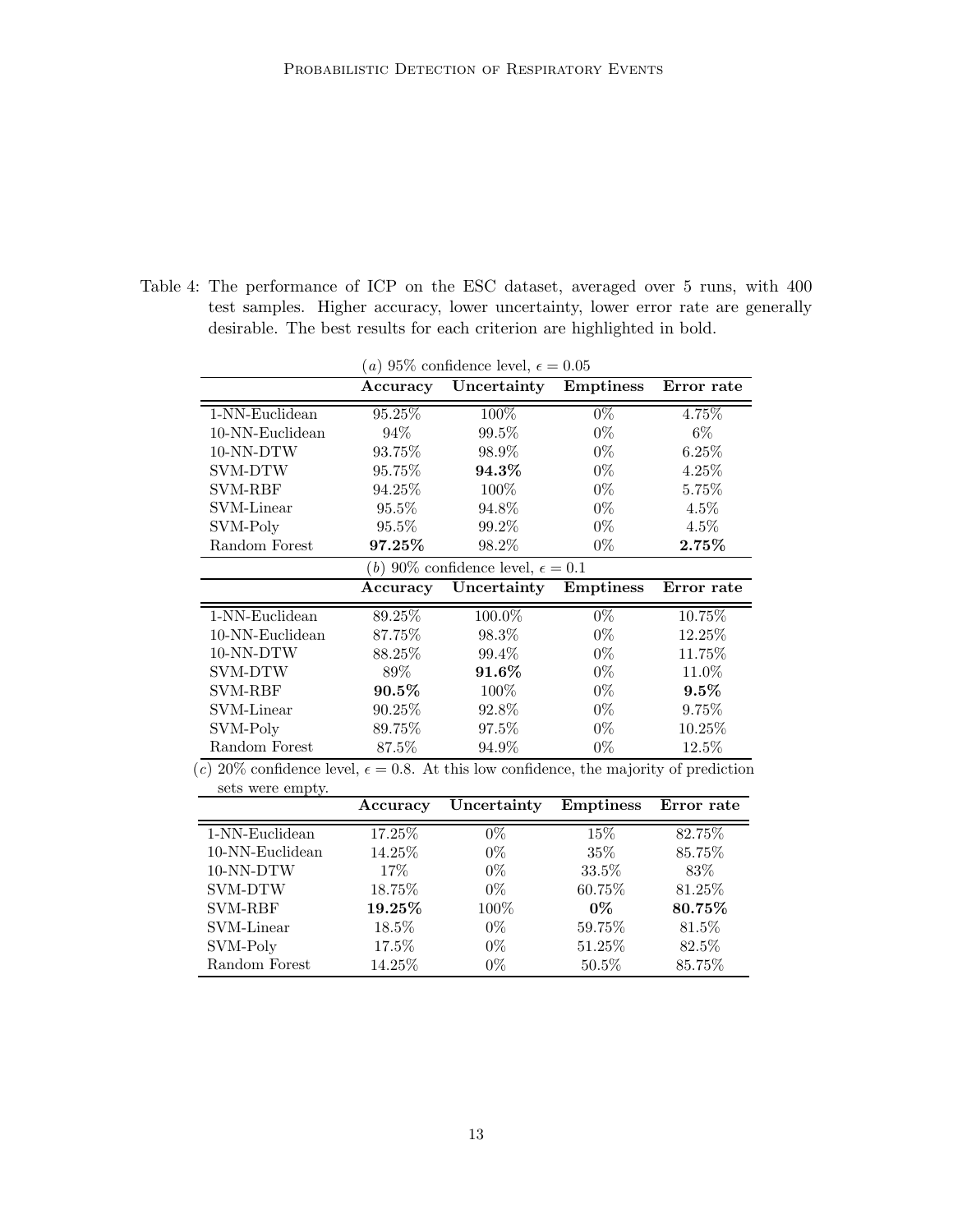







(e) The distribution of the p-values for cor-  $(f)$  The distribution of the p-values for wrong rect labels with 10-NN-DTW. labels with 10-NN-DTW.

<span id="page-13-0"></span>Figure 7: The histogram of the p-values using different underlying algorithms. The left figures display a near uniformly distributed trend, whereas the right figures show a half normal distribution trend with the majority of p-values concentrated around 0. This trend demonstrates the ability to maintain the validity of CP to be examined later on. 14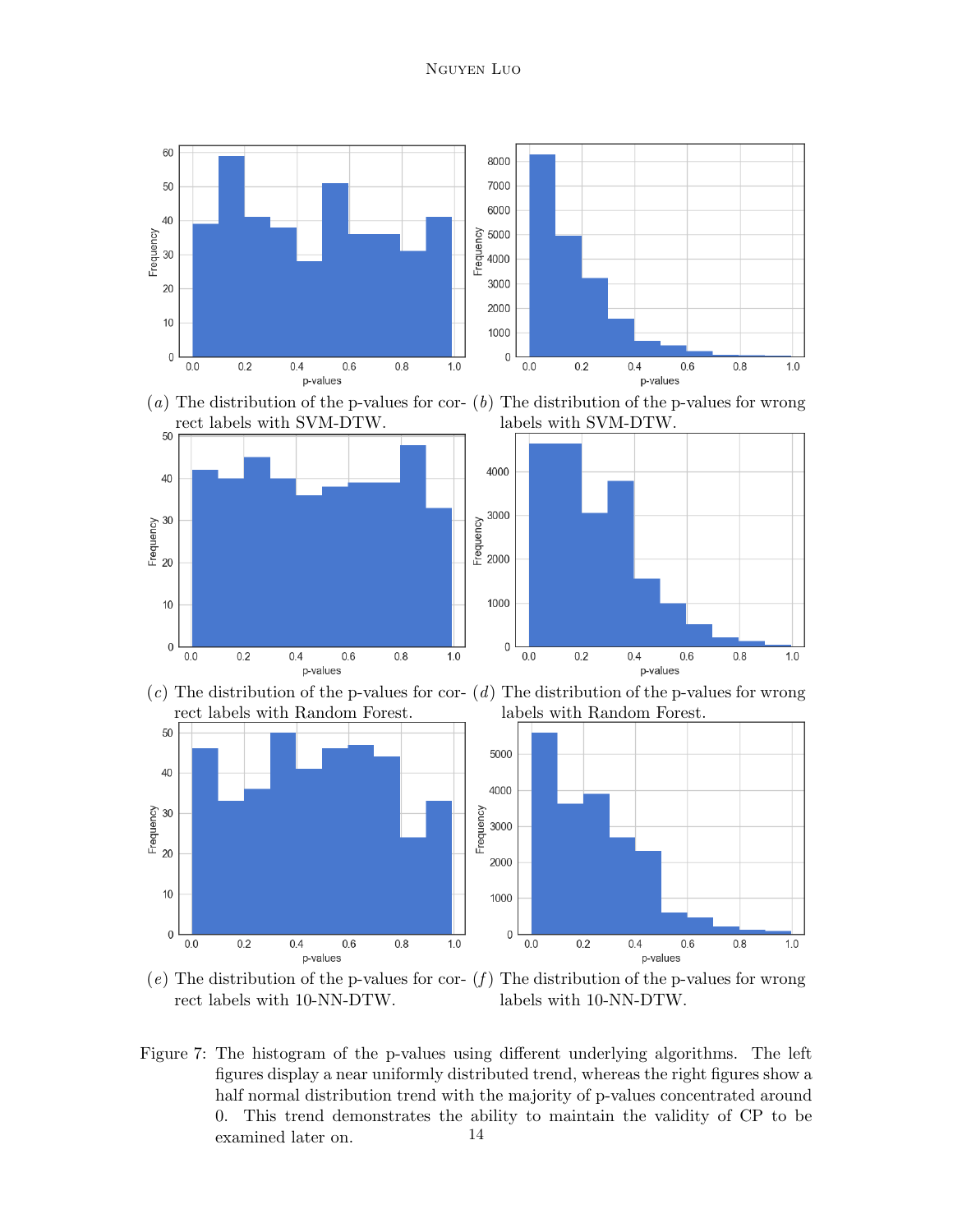

- <span id="page-14-0"></span>Figure 8: The validity of ICP averaged over 5 runs on 400 test samples of the ESC dataset. All 100 confidence levels were evaluated, which indicated that ICP produced valid predictions, subject to statistical fluctuations.
- Table 5: The performance of ICP on the Smartwatch dataset with 80 test samples. Higher accuracy, lower uncertainty, lower error rate are generally desirable. The best results for each criterion were highlighted in bold. The result has higher error rate than the ESC dataset, mostly because of the low number of test samples and because the training and test samples did not come from the same distribution.

| (a) 95\% confidence level, $\epsilon = 0.05$         |           |             |                  |            |  |  |  |  |  |  |
|------------------------------------------------------|-----------|-------------|------------------|------------|--|--|--|--|--|--|
|                                                      | Accuracy  | Uncertainty | <b>Emptiness</b> | Error rate |  |  |  |  |  |  |
| 1-NN-Euclidean                                       | $92.5\%$  | 100%        | $0\%$            | 7.5%       |  |  |  |  |  |  |
| $10-NN$ -Euclidean                                   | 96.25%    | 98.7%       | $0\%$            | 3.75%      |  |  |  |  |  |  |
| 10-NN-DTW                                            | 98.75%    | 96.2%       | $0\%$            | $1.25\%$   |  |  |  |  |  |  |
| <b>SVM-DTW</b>                                       | 91.25%    | 93.5%       | $0\%$            | 8.75%      |  |  |  |  |  |  |
| <b>SVM-RBF</b>                                       | 80%       | $100\%$     | $0\%$            | 20%        |  |  |  |  |  |  |
| SVM-Linear                                           | 91.25%    | 100\%       | $0\%$            | 10.0%      |  |  |  |  |  |  |
| SVM-Poly                                             | 96.25%    | 99.2%       | $0\%$            | 3.75%      |  |  |  |  |  |  |
| Random Forest                                        | $95\%$    | 98.7%       | $0\%$            | $5\%$      |  |  |  |  |  |  |
| ( <i>b</i> ) 90\% confidence level, $\epsilon = 0.1$ |           |             |                  |            |  |  |  |  |  |  |
|                                                      | Accuracy  | Uncertainty | <b>Emptiness</b> | Error rate |  |  |  |  |  |  |
| $1-NN$ -Euclidean                                    | 93.75%    | 100.0%      | $0\%$            | 6.25%      |  |  |  |  |  |  |
| 10-NN-Euclidean                                      | 88.75%    | 95.8%       | $0\%$            | 11.25%     |  |  |  |  |  |  |
| 10-NN-DTW                                            | 91.25%    | 98.6%       | $0\%$            | 8.75%      |  |  |  |  |  |  |
| <b>SVM-DTW</b>                                       | $90\%$    | $84.7\%$    | $0\%$            | 10%        |  |  |  |  |  |  |
| <b>SVM-RBF</b>                                       | $96.25\%$ | 100\%       | $0\%$            | $3.75\%$   |  |  |  |  |  |  |
| SVM-Linear                                           | 90%       | 87.5%       | $0\%$            | 10%        |  |  |  |  |  |  |
| SVM-Poly                                             | 93.75%    | 89.3%       | $0\%$            | 6.25%      |  |  |  |  |  |  |
| Random Forest                                        | 87.5%     | $94.9\%$    | $0\%$            | $12.5\%$   |  |  |  |  |  |  |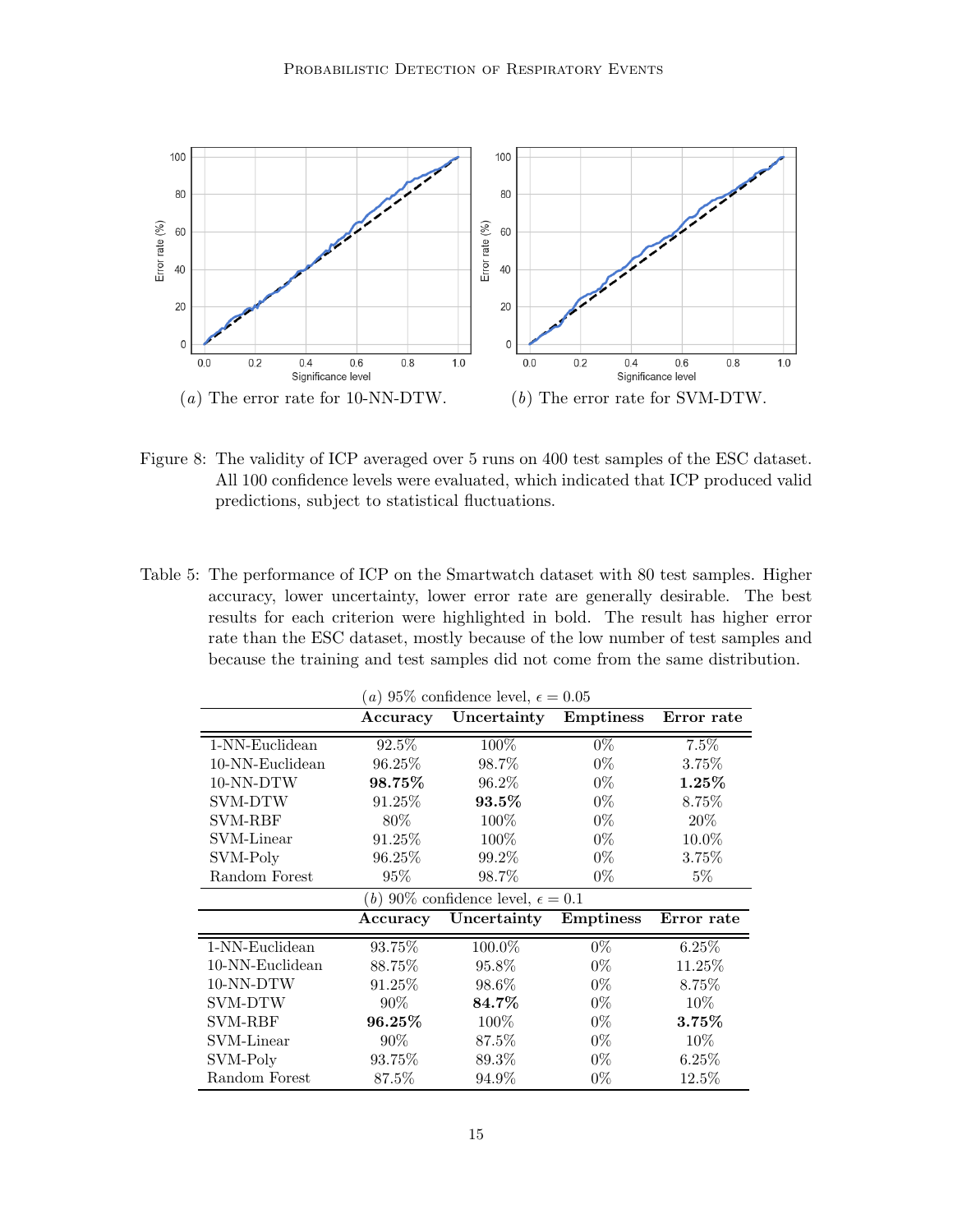# 5. Related work

This section overviews some of the related work in the respiratory diseases detection domain.

One of the first approaches to combine sensor signals with ambient sounds were proposed by [\(Rahman et al.,](#page-16-8) [2014;](#page-16-8) [Sun et al.,](#page-17-4) [2011;](#page-17-4) [Larson et al.,](#page-16-9) [2011;](#page-16-9) [Matos et al.,](#page-16-10) [2007\)](#page-16-10). They all share one aspect in common, that is the use of bespoke microphone, attached to the subject for monitoring. Our approach improves on this aspect in the sense that we utilise the accelerometer in a ubiquitous device (i.e. the smartwatch). Our system intelligently ignores non-respiratory sounds, hence, making it less intrusive than other sound-based approaches.

Machine learning wise, the majority of previous approaches tried to predict the coughing and sneezing event also by training a model [\(Matos et al.,](#page-16-11) [2006;](#page-16-11) [Sun et al.,](#page-17-5) [2015;](#page-17-5) Schröder [et al.,](#page-16-12) [2016;](#page-16-12) [Amoh and Odame,](#page-15-0) [2016\)](#page-15-0). Our approach improves on their ideas by using Conformal Prediction to associate each prediction with a confidence level to indicate how likely that a test sample is a real coughing or sneezing event.

## 6. Conclusion and further work

We have presented a novel approach to detecting coughing and sneezing events using a smartwatch and confidence based algorithms. Our proposal identified the challenges of different characteristics (i.e. recording length, speaking rate) of the training and testing samples, as well as the multiple events encapsulated within an auditory recording (i.e. acoustical noise, emotional tone). We first extracted the relevant features with MFCC, CFA, and ZCR, then used them to train a machine learning model. To match the test sample with the training examples, we employed Dynamic Time Warping which excelled at handling mis-aligned recordings. Lastly, we implemented Conformal Prediction to associate a confidence level for each test sample. We have evaluated our proposal on a large ESC Sound Environment dataset to present its efficiency and validity, as well as testing it on a real-life dataset sampled directly from a smartwatch to demonstrate its capability in classifying coughing and sneezing samples.

Nevertheless, what we have presented in the paper is not the end-story. The detection process may be improved further in two ways. Firstly, we may train a model to smartly initiate the auditory recording, by predicting if a hand gesture is truly to cover the mouth, instead of triggering the recording process every time a swift movement is detected in the current design. Secondly, we may incorporate more sensors already built in the smartwatch to aid the detection process. For example, some research suggested that the human heart could miss a beat when sneezing, which may be detected by a heart-rate sensor.

## Acknowledgments

This work is partly funded by the European Union's Horizon 2020 Research and Innovation programme under Grant Agreement no. 671555.

# References

<span id="page-15-0"></span>Justice Amoh and Kofi Odame. Deep neural networks for identifying cough sounds. IEEE transactions on biomedical circuits and systems, 10(5):1003–1011, 2016.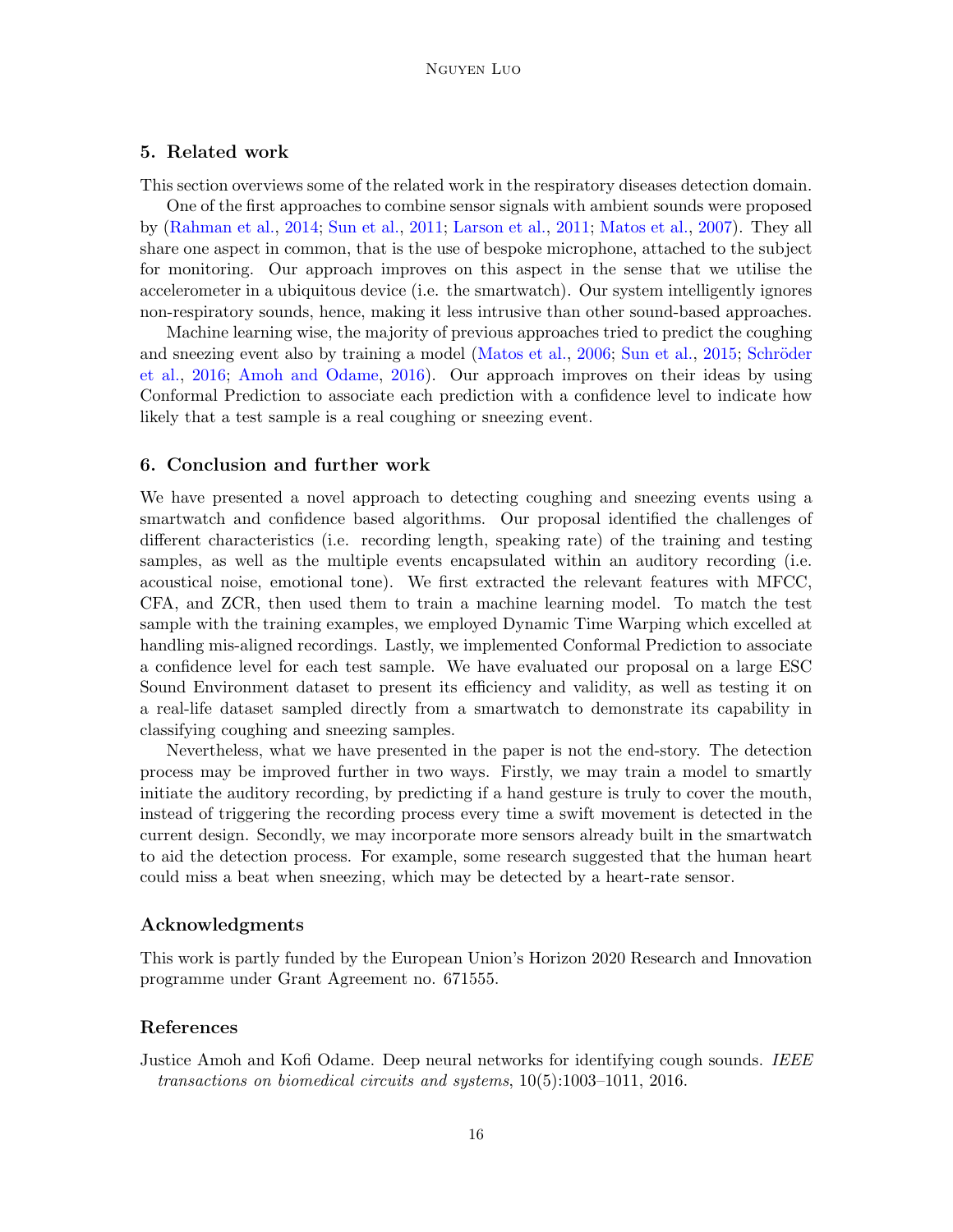- <span id="page-16-7"></span>Steinn Gudmundsson, Thomas Philip Runarsson, and Sven Sigurdsson. Support vector machines and dynamic time warping for time series. In Neural Networks, 2008. IJCNN 2008.(IEEE World Congress on Computational Intelligence). IEEE International Joint Conference on, pages 2772–2776. IEEE, 2008.
- <span id="page-16-9"></span>Eric C Larson, TienJui Lee, Sean Liu, Margaret Rosenfeld, and Shwetak N Patel. Accurate and privacy preserving cough sensing using a low-cost microphone. In Proceedings of the 13th international conference on Ubiquitous computing, pages 375–384. ACM, 2011.
- <span id="page-16-6"></span>Stephanie Martin, Peter Brunner, Iñaki Iturrate, José del R Millán, Gerwin Schalk, Robert T Knight, and Brian N Pasley. Word pair classification during imagined speech using direct brain recordings. Scientific Reports, 6:25803, 2016.
- <span id="page-16-11"></span>Sergio Matos, Surinder S Birring, Ian D Pavord, and H Evans. Detection of cough signals in continuous audio recordings using hidden markov models. IEEE Transactions on Biomedical Engineering, 53(6):1078–1083, 2006.
- <span id="page-16-10"></span>Sergio Matos, Surinder S Birring, Ian D Pavord, and David H Evans. An automated system for 24-h monitoring of cough frequency: the leicester cough monitor. IEEE Transactions on Biomedical Engineering, 54(8):1472–1479, 2007.
- <span id="page-16-0"></span>Paul Mermelstein. Distance measures for speech recognition, psychological and instrumental. Pattern recognition and artificial intelligence, 116:374–388, 1976.
- <span id="page-16-1"></span>Lindasalwa Muda, Mumtaj Begam, and Irraivan Elamvazuthi. Voice recognition algorithms using mel frequency cepstral coefficient (mfcc) and dynamic time warping (dtw) techniques. arXiv preprint arXiv:1003.4083, 2010.
- <span id="page-16-5"></span>Meinard Müller. Dynamic time warping. *Information retrieval for music and motion*, pages 69–84, 2007.
- <span id="page-16-2"></span>Meinard Müller and Sebastian Ewert. Chroma toolbox: Matlab implementations for extracting variants of chroma-based audio features. In Proceedings of the 12th International Conference on Music Information Retrieval (ISMIR), 2011. hal-00727791, version 2-22 *Oct 2012.* Citeseer, 2011.
- <span id="page-16-4"></span>Lawrence R Rabiner and Biing-Hwang Juang. Fundamentals of speech recognition, volume 14. PTR Prentice Hall Englewood Cliffs, 1993.
- <span id="page-16-8"></span>Tauhidur Rahman, Alexander Travis Adams, Mi Zhang, Erin Cherry, Bobby Zhou, Huaishu Peng, and Tanzeem Choudhury. Bodybeat: a mobile system for sensing non-speech body sounds. In MobiSys, volume 14, pages 2–13, 2014.
- <span id="page-16-3"></span>John Saunders. Real-time discrimination of broadcast speech/music. In Acoustics, Speech, and Signal Processing, 1996. ICASSP-96. Conference Proceedings., 1996 IEEE International Conference on, volume 2, pages 993–996. IEEE, 1996.
- <span id="page-16-12"></span>Jens Schröder, Jorn Anemiiller, and Stefan Goetze. Classification of human cough signals using spectro-temporal gabor filterbank features. In Acoustics, Speech and Signal